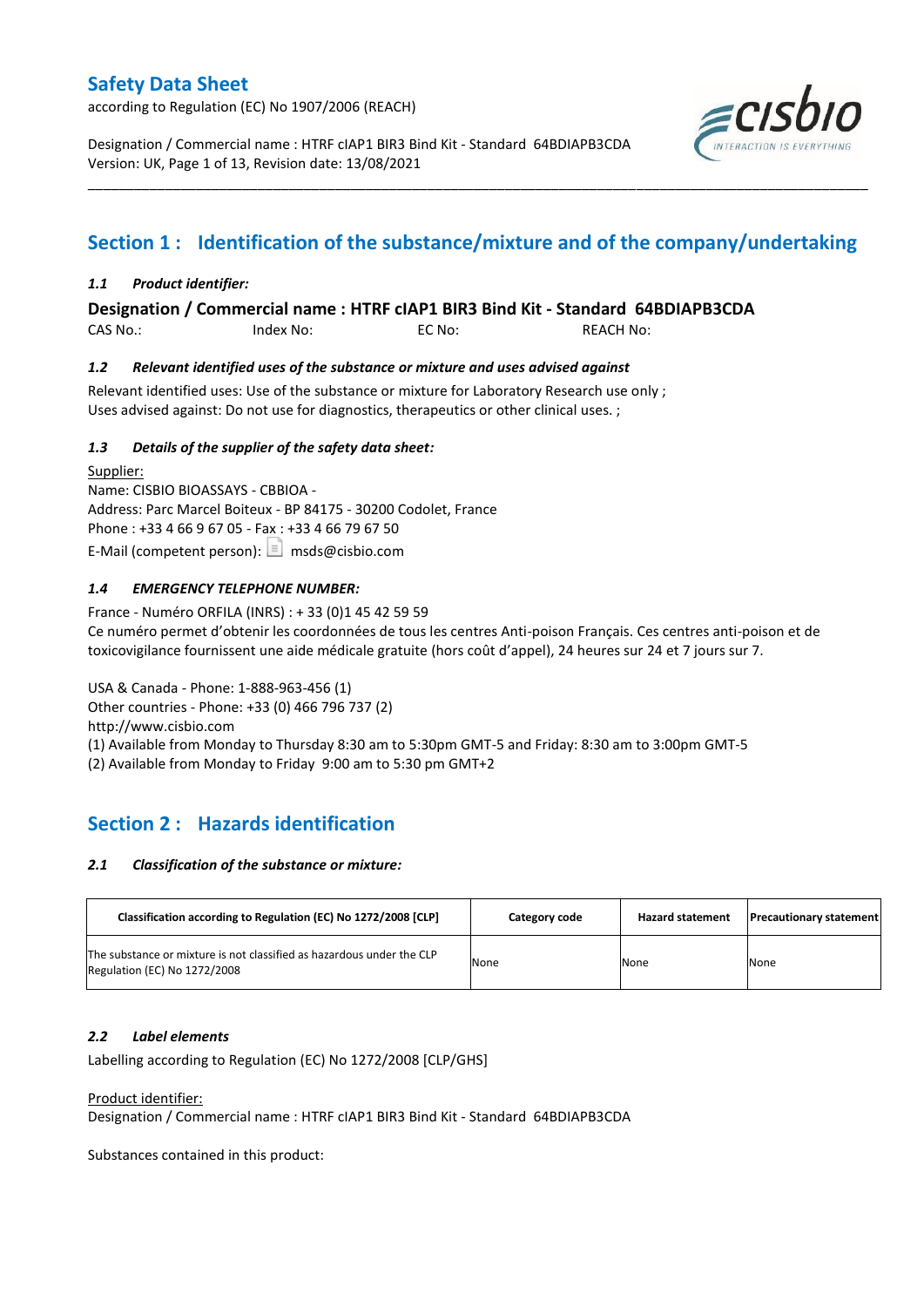according to Regulation (EC) No 1907/2006 (REACH)

Designation / Commercial name : HTRF cIAP1 BIR3 Bind Kit - Standard 64BDIAPB3CDA Version: UK, Page 2 of 13, Revision date: 13/08/2021



Hazard pictograms

Signal word:

Hazard and precautionary statements:

#### *2.3 Other hazards*

The mixture does not contain substances classified as 'Substances of Very High Concern' (SVHC) >= 0.1% published by the European CHemicals Agency (ECHA) under article 57 of REACH. The mixture satisfies neither the PBT nor the vPvB criteria for mixtures in accordance with annexe XIII of the REACH regulations EC 1907/2006. ; Adverse human health effects and symptoms:

\_\_\_\_\_\_\_\_\_\_\_\_\_\_\_\_\_\_\_\_\_\_\_\_\_\_\_\_\_\_\_\_\_\_\_\_\_\_\_\_\_\_\_\_\_\_\_\_\_\_\_\_\_\_\_\_\_\_\_\_\_\_\_\_\_\_\_\_\_\_\_\_\_\_\_\_\_\_\_\_\_\_\_\_\_\_\_\_\_\_\_\_\_\_\_\_\_\_\_\_\_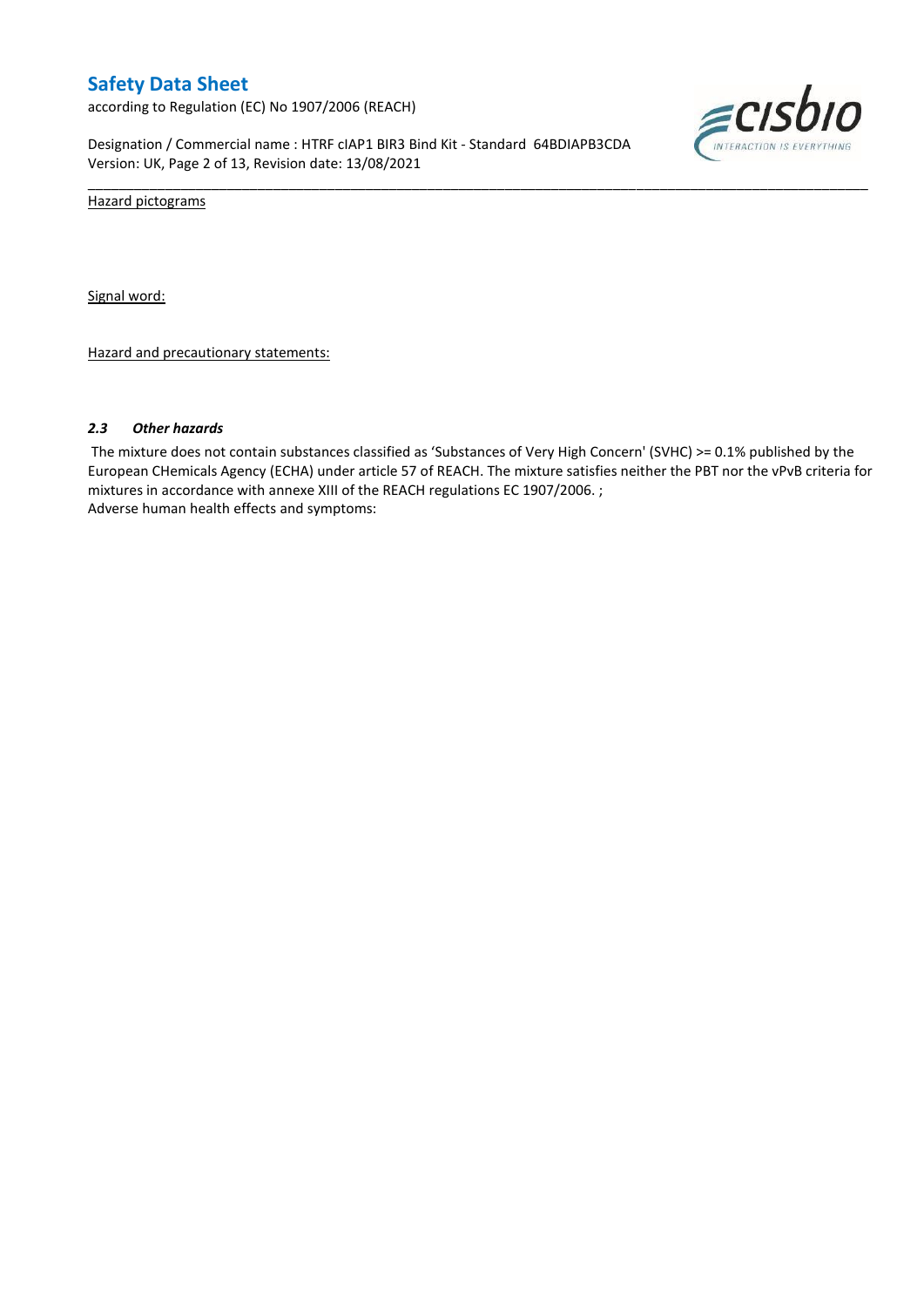according to Regulation (EC) No 1907/2006 (REACH)



Designation / Commercial name : HTRF cIAP1 BIR3 Bind Kit - Standard 64BDIAPB3CDA Version: UK, Page 3 of 13, Revision date: 13/08/2021

## **Section 3 : Composition/information on ingredients**

#### *3.2 Mixtures*

Hazardous ingredients:

| Substance name                                                             | CAS n° | Index n° | EC n°     | <b>Classification according Regulation (EC)</b><br>No. 1272 [CLP] | Concentration<br>(%) | <b>SCL</b> | M-factor |
|----------------------------------------------------------------------------|--------|----------|-----------|-------------------------------------------------------------------|----------------------|------------|----------|
| $4-(2-$<br>hydroxyethyl)piperazin-7365-45-9<br>1-ylethanesulphonic<br>acid |        |          | 230-907-9 |                                                                   | $< 3\%$              |            |          |

\_\_\_\_\_\_\_\_\_\_\_\_\_\_\_\_\_\_\_\_\_\_\_\_\_\_\_\_\_\_\_\_\_\_\_\_\_\_\_\_\_\_\_\_\_\_\_\_\_\_\_\_\_\_\_\_\_\_\_\_\_\_\_\_\_\_\_\_\_\_\_\_\_\_\_\_\_\_\_\_\_\_\_\_\_\_\_\_\_\_\_\_\_\_\_\_\_\_\_\_\_

Additional information:

Full text of H- and EUH-phrases: see SECTION 16.

### **Section 4 : First aid measures**

#### *4.1 Description of first aid measures*

**General information**:Do not leave affected person unattended. ;

**Following inhalation:**In case of respiratory tract irritation, consult a physician. ;

**Following skin contact**:After contact with skin, wash immediately with water ;

**Following eye contact**:After contact with the eyes, rinse with water with the eyelids open for a sufficient length of time, then consult an ophthalmologist immediately. ;

**Following ingestion**:Do NOT induce vomiting. ;

**Self-protection of the first aider**:

#### *4.2 Most important symptoms and effects, both acute and delayed*

Symptoms:No known symptoms to date. ; Effects:

#### *4.3 Indication of any immediate medical attention and special treatment needed*

Notes for the doctor:

## **Section 5 : Firefighting measures**

#### *5.1 Extinguishing media:*

**Suitable extinguishing media**:This product is not flammable. Use extinguishing agent suitable for type of surrounding fire ;

#### *5.2 Special hazards arising from the substance or mixture*

Hazardous combustion products:/

#### *5.3 Advice for fire-fighters*

Wear Protective clothing.;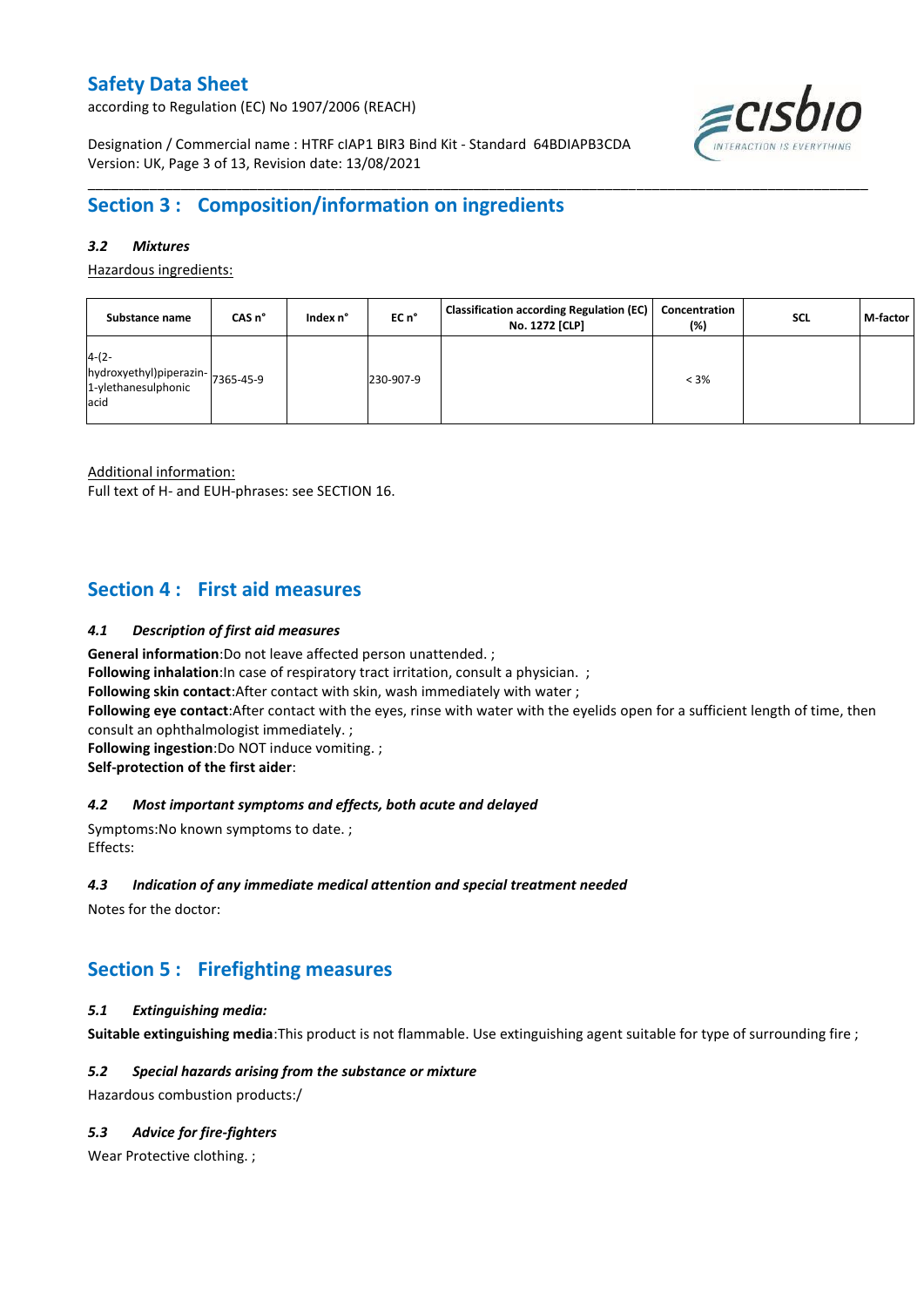according to Regulation (EC) No 1907/2006 (REACH)

Designation / Commercial name : HTRF cIAP1 BIR3 Bind Kit - Standard 64BDIAPB3CDA Version: UK, Page 4 of 13, Revision date: 13/08/2021

\_\_\_\_\_\_\_\_\_\_\_\_\_\_\_\_\_\_\_\_\_\_\_\_\_\_\_\_\_\_\_\_\_\_\_\_\_\_\_\_\_\_\_\_\_\_\_\_\_\_\_\_\_\_\_\_\_\_\_\_\_\_\_\_\_\_\_\_\_\_\_\_\_\_\_\_\_\_\_\_\_\_\_\_\_\_\_\_\_\_\_\_\_\_\_\_\_\_\_\_\_



### **Section 6 : Accidental release measures**

#### *6.1 Personal precautions, protective equipment and emergency procedures*

Emergency procedures: Provide adequate ventilation. ;

#### *6.2 Environmental precautions*

Do not allow to enter into surface water or drains. ;

#### *6.3 Methods and material for containment and cleaning up*

For cleaning up:Suitable material for taking up: Absorbing material, organic ; Other information:

#### *6.4 Reference to other sections*

Additional information:

## **Section 7 : Handling and storage**

#### *7.1 Precautions for safe handling*

Protective measures: Advice on safe handling:Avoid contact with skin, eyes and clothes. ; Fire preventions:

Do not eat, drink or smoke in areas where reagents are handled. ; Advice on general occupational hygiene Handle in accordance with good industrial hygiene and safety practice ;

#### *7.2 Conditions for safe storage, including any incompatibilities*

Technical measures and storage conditions: Requirements for storage rooms and vessels:Keep container tightly closed. ; Hints on storage assembly: Materials to avoid: Further information on storage conditions:

#### *7.3 Specific end uses:*

Recommendations on specific end uses: Observe technical data sheet. ;

## **Section 8 : Exposure controls/personal protection**

#### *8.1 Control parameters*

Preliminary remark:

#### 8.1.1 Occupational exposure limits:

France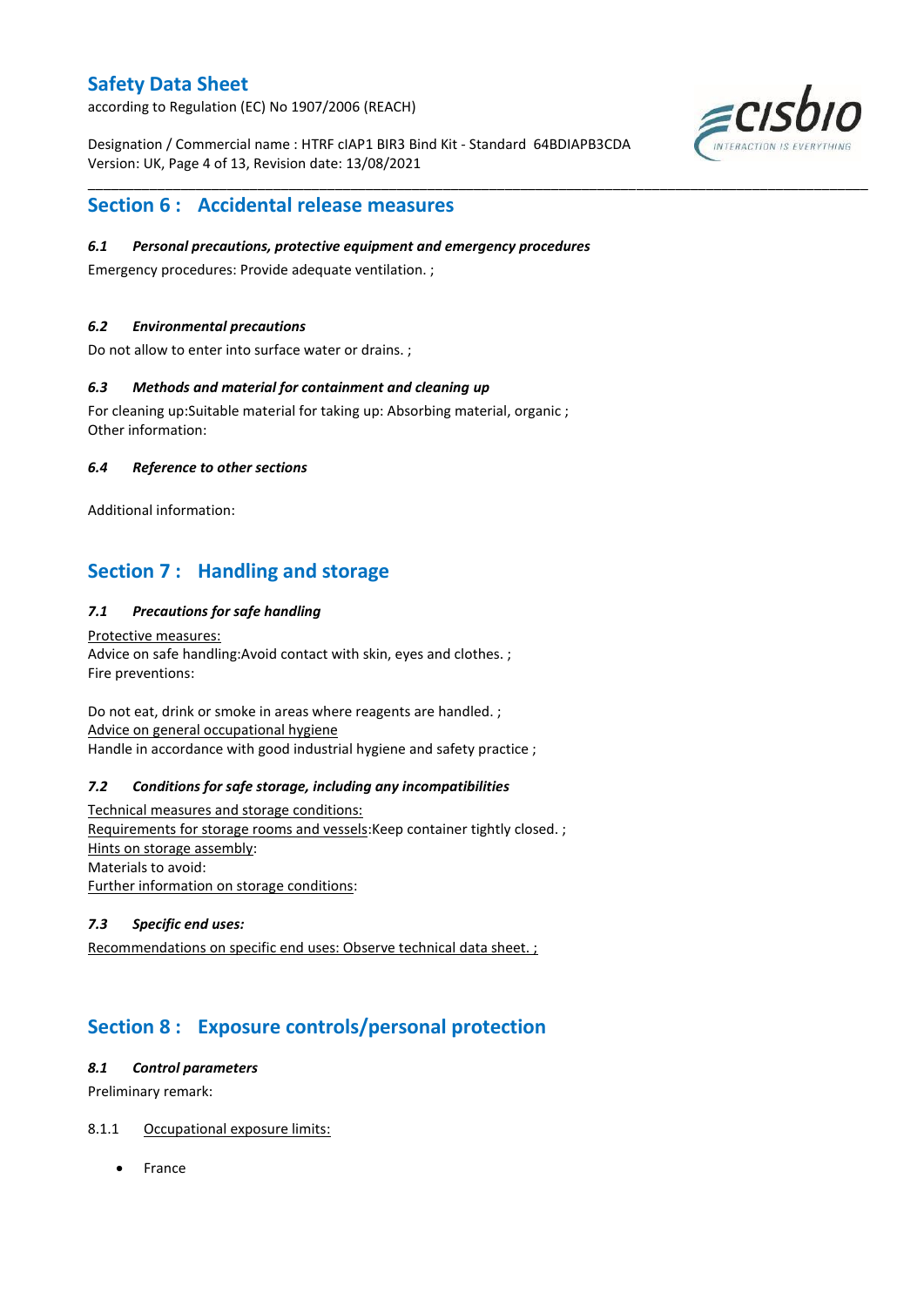according to Regulation (EC) No 1907/2006 (REACH)



#### Designation / Commercial name : HTRF cIAP1 BIR3 Bind Kit - Standard 64BDIAPB3CDA Version: UK, Page 5 of 13, Revision date: 13/08/2021

| Source:                   | Informations relatives à la réglementation VME (France) : ED 984, 07.2012 |           |            |           |                         |  |  |  |  |  |  |
|---------------------------|---------------------------------------------------------------------------|-----------|------------|-----------|-------------------------|--|--|--|--|--|--|
| Substance                 | EC No.                                                                    | CAS-No    | VLE(mg/m3) | VLE (ppm) | VME(mg/m3)<br>VME (ppm) |  |  |  |  |  |  |
| 7365-45-9 / 230-<br>907-9 | 230-907-9                                                                 | 7365-45-9 |            |           |                         |  |  |  |  |  |  |

#### • Spain

| Source :                  | Limites de Exposicion Profesional para Agentes Quimicos en Espana<br>Instituto Nacional de Seguridad e Higiene en el Trabajo<br><b>June 2015</b> |           |                  |              |                   |              |  |  |  |  |
|---------------------------|--------------------------------------------------------------------------------------------------------------------------------------------------|-----------|------------------|--------------|-------------------|--------------|--|--|--|--|
| Substance                 | EC No.                                                                                                                                           | CAS-No    | $VLA-EC$ (mg/m3) | VLA-EC (ppm) | $VLA$ -ED (mg/m3) | VLA-ED (ppm) |  |  |  |  |
| 7365-45-9 / 230-<br>907-9 | 230-907-9                                                                                                                                        | 7365-45-9 |                  |              |                   |              |  |  |  |  |

#### **•** Germany

| Source:               | TRGS 900, June 2015, BAuA |           |             |           |  |  |  |  |  |  |
|-----------------------|---------------------------|-----------|-------------|-----------|--|--|--|--|--|--|
| Substance             | EC No.                    | CAS-No    | AGW (mg/m3) | AGW (ppm) |  |  |  |  |  |  |
| 7365-45-9 / 230-907-9 | 230-907-9                 | 7365-45-9 |             |           |  |  |  |  |  |  |

- Italia
- **•** Greece
- $\bullet$  UK
- OSHA (USA)

| Source:                                  | Occupational Safety and Health Administration (OSHA) Permissible Exposure Limits (PELS) from 29 CFR 1910.1000 |                                       |  |                                                                               |                                                                      |                                                                        |  |  |  |  |
|------------------------------------------|---------------------------------------------------------------------------------------------------------------|---------------------------------------|--|-------------------------------------------------------------------------------|----------------------------------------------------------------------|------------------------------------------------------------------------|--|--|--|--|
| Substance                                | EC No.                                                                                                        | <b>Exposure Limit (PEL)</b><br>CAS-No |  | <b>OSHA Permissible</b><br><b>Exposure Limit (PEL) 8-</b><br>hour TWA (mg/m3) | <b>OSHA Permissible</b><br><b>Exposure Limit (PEL)</b><br>STEL (ppm) | <b>OSHA Permissible</b><br><b>Exposure Limit (PEL)</b><br>STEL (mg/m3) |  |  |  |  |
| $17365 - 45 - 9$ / 230-907-<br>230-907-9 |                                                                                                               | 7365-45-9                             |  |                                                                               |                                                                      |                                                                        |  |  |  |  |

#### 8.1.2 Biological limit values (Germany):

| Source: | List of recommended health-based biological limit values (BLVs) and biological guidance values (BGVs), June 2014 |
|---------|------------------------------------------------------------------------------------------------------------------|
|---------|------------------------------------------------------------------------------------------------------------------|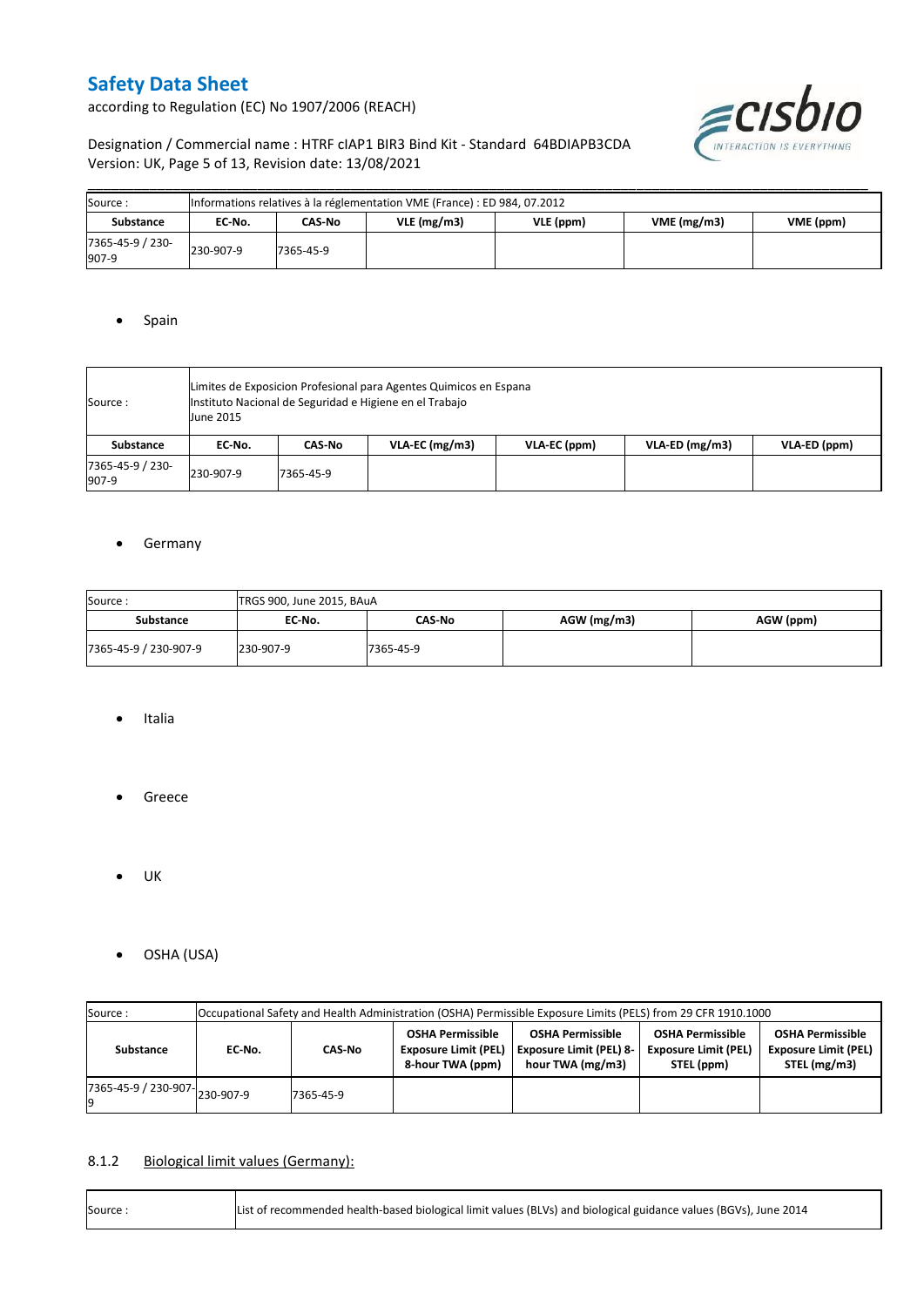according to Regulation (EC) No 1907/2006 (REACH)



#### Designation / Commercial name : HTRF cIAP1 BIR3 Bind Kit - Standard 64BDIAPB3CDA Version: UK, Page 6 of 13, Revision date: 13/08/2021

| <b>Substance</b>      | EC No.    | CAS-No    | $BLV$ (mg/m3) | BLV (ppm) |
|-----------------------|-----------|-----------|---------------|-----------|
| 7365-45-9 / 230-907-9 | 230-907-9 | 7365-45-9 |               |           |

#### 8.1.3 Exposure limits at intended use (Germany):

| Source:               | TRGS 903, November 2015, BAuA |           |             |           |  |  |  |  |  |  |
|-----------------------|-------------------------------|-----------|-------------|-----------|--|--|--|--|--|--|
| <b>Substance</b>      | EC No.                        | CAS-No    | BGW (mg/m3) | BGW (ppm) |  |  |  |  |  |  |
| 7365-45-9 / 230-907-9 | 230-907-9                     | 7365-45-9 |             |           |  |  |  |  |  |  |

#### 8.1.4 DNEL/PNEC-values:

#### • DNEL worker

| Source:                  |                     | <b>IGESTIS - substance database</b> |                                                                                                          |  |                                                             |                                                  |                                                         |                                                        |                                                          |  |  |  |  |  |
|--------------------------|---------------------|-------------------------------------|----------------------------------------------------------------------------------------------------------|--|-------------------------------------------------------------|--------------------------------------------------|---------------------------------------------------------|--------------------------------------------------------|----------------------------------------------------------|--|--|--|--|--|
| Substance                | EC-No.              | <b>CAS-No</b>                       | Long-term-<br>Acute - dermal,<br>dermal, local<br>local effects<br>effects<br>(mg/kg/day)<br>(mg/kg/day) |  | Long-term $-$<br>dermal,<br>systemic effects<br>(mg/kg/day) | Acute –<br>linhalation. local<br>effects (mg/m3) | $Acute -$<br>inhalation.<br>systemic effects<br>(mg/m3) | $Long-term -$<br>linhalation. local<br>effects (mg/m3) | Long-term-<br>inhalation.<br>systemic effects<br>(mg/m3) |  |  |  |  |  |
| 7365-45-9 /<br>230-907-9 | 230-907-9 7365-45-9 |                                     |                                                                                                          |  |                                                             |                                                  | 23.5-23.5                                               |                                                        |                                                          |  |  |  |  |  |

#### DNEL consumer

| Source:                  |                     | <b>IGESTIS - substance database</b> |                                                 |                                                          |                                                          |                               |                                                                                                          |                                                     |                                                          |  |  |  |  |
|--------------------------|---------------------|-------------------------------------|-------------------------------------------------|----------------------------------------------------------|----------------------------------------------------------|-------------------------------|----------------------------------------------------------------------------------------------------------|-----------------------------------------------------|----------------------------------------------------------|--|--|--|--|
| Substance                | EC-No.              | <b>CAS-No</b>                       | Acute - dermal,<br>local effects<br>(mg/kg/day) | Long-term $-$<br>dermal, local<br>effects<br>(mg/kg/day) | Long-term-<br>dermal,<br>systemic effects<br>(mg/kg/day) | Acute –<br>linhalation. local | Acute –<br>inhalation.<br>---> effects (mg/m3)  <sup>systemic effects</sup>   <sub>-</sub> --<br>(mg/m3) | Long-term –<br>inhalation. local<br>effects (mg/m3) | Long-term-<br>inhalation.<br>systemic effects<br>(mg/m3) |  |  |  |  |
| 7365-45-9 /<br>230-907-9 | 230-907-9 7365-45-9 |                                     |                                                 |                                                          |                                                          |                               |                                                                                                          |                                                     |                                                          |  |  |  |  |

#### DNEL remark:

• PNEC

| Source:         | <b>INERIS</b>                  |        |              |  |  |              |  |                      |  |            |  |                      |  |  |  |  |
|-----------------|--------------------------------|--------|--------------|--|--|--------------|--|----------------------|--|------------|--|----------------------|--|--|--|--|
|                 |                                | CAS-No | PNEC AQUATIC |  |  |              |  |                      |  |            |  | <b>PNEC Sediment</b> |  |  |  |  |
| Substance       | EC No.                         |        | freshwater   |  |  | marine water |  | intermittent release |  | freshwater |  | marine water         |  |  |  |  |
|                 |                                |        |              |  |  |              |  |                      |  |            |  |                      |  |  |  |  |
| 7365-45-9<br>19 | / 230-907- 230-907-9 7365-45-9 |        |              |  |  |              |  |                      |  |            |  |                      |  |  |  |  |

| Source:          | <b>INERIS</b> |        |                  |                    |                  |                                |         |       |                 |                    |  |                             |                          |       |
|------------------|---------------|--------|------------------|--------------------|------------------|--------------------------------|---------|-------|-----------------|--------------------|--|-----------------------------|--------------------------|-------|
| <b>Substance</b> | EC No.        | CAS-No | Others           |                    |                  |                                |         |       |                 |                    |  |                             |                          |       |
|                  |               |        | <b>PNEC soil</b> |                    |                  | PNEC sewage treatment<br>plant |         |       | <b>PNEC</b> air |                    |  | PNEC secondary<br>poisoning |                          |       |
|                  |               |        |                  | $(mg/L)$ $(mg/kg)$ | $(ppm)$ $(mg/L)$ |                                | (mg/kg) | (ppm) |                 | $(mg/L)$ $(mg/kg)$ |  |                             | (ppm) $(mg/L)$ $(mg/kg)$ | (ppm) |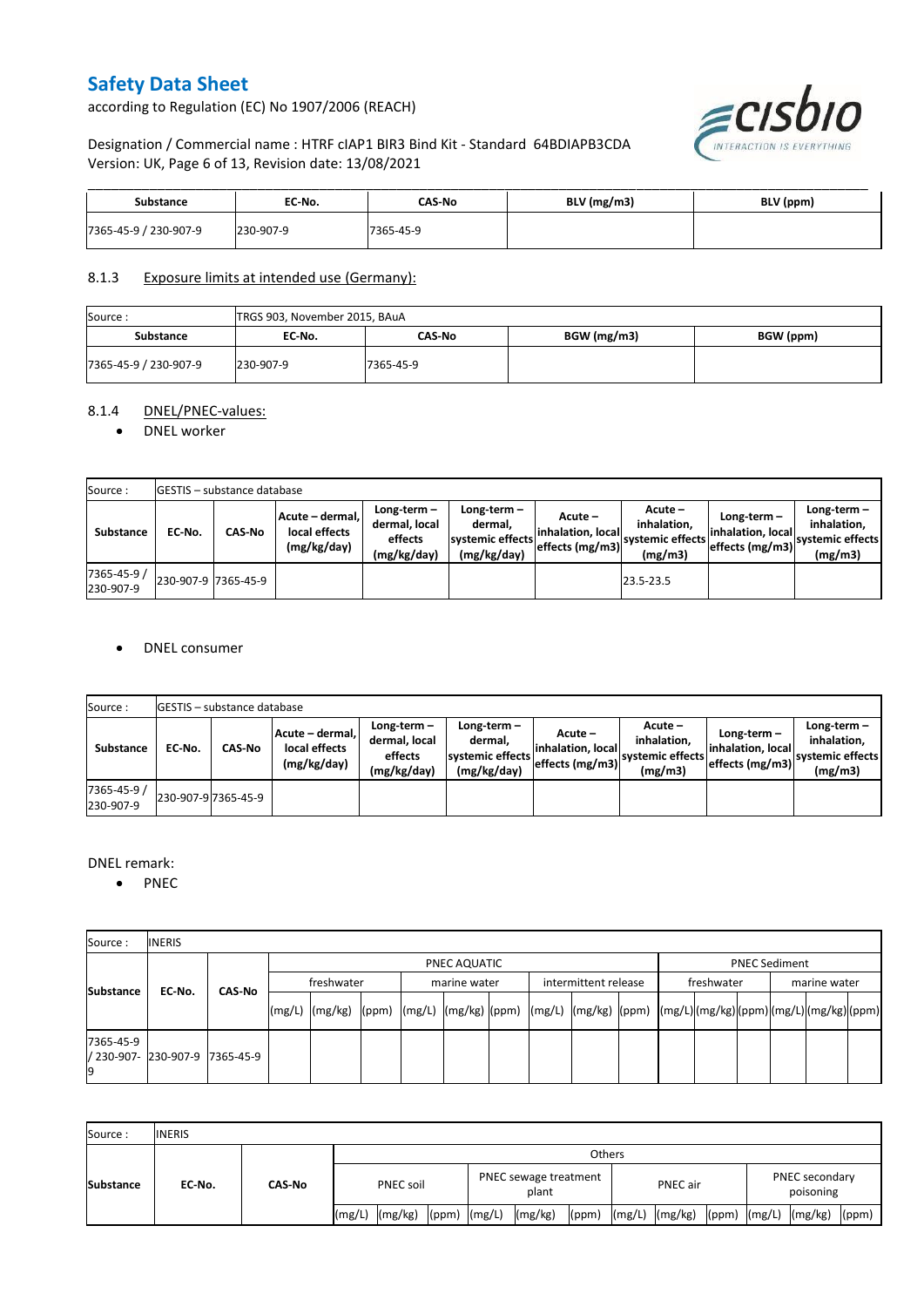according to Regulation (EC) No 1907/2006 (REACH)

≡cısbıo

Designation / Commercial name : HTRF cIAP1 BIR3 Bind Kit - Standard 64BDIAPB3CDA Version: UK, Page 7 of 13, Revision date: 13/08/2021

|                       |           |  |  |  | ______ |  |  |  |
|-----------------------|-----------|--|--|--|--------|--|--|--|
| 7365-45-9 / 230-907-9 | 7365-45-9 |  |  |  |        |  |  |  |

PNEC remark:

Control parameters remark:

#### *8.2 Exposure controls*

8.2.1 Appropriate engineering controls:

8.2.2 Personal protective equipment:

**Eye / Face protection**: Safety glasses with side-shields ; **Skin protection**:Gloves ;

**Respiratory protection**:Ensure adequate ventilation ; **Thermal hazards**:

8.2.3 Environmental exposure controls:

## **Section 9 : Physical and chemical properties**

#### *9.1 Information on basic physical and chemical properties*

#### Appearance

| Physical state        | Liquid    |
|-----------------------|-----------|
| Colour                | Colorless |
| Odour                 |           |
| Odour threshold (ppm) |           |

|                                                             |                                           | Value | Concentration<br>(mol/L) | Method | Temperature (°C) | Pressure (kPa) | Remark |
|-------------------------------------------------------------|-------------------------------------------|-------|--------------------------|--------|------------------|----------------|--------|
| pH                                                          |                                           |       |                          |        |                  |                |        |
| Melting point (°C)                                          |                                           |       |                          |        |                  |                |        |
| Freezing point (°C)                                         |                                           |       |                          |        |                  |                |        |
| Initial boiling point/boiling range (°C)                    |                                           |       |                          |        |                  |                |        |
| Flash point (°C)                                            |                                           |       |                          |        |                  |                |        |
| Evaporation rate (kg/m <sup>2</sup> /h)                     |                                           |       |                          |        |                  |                |        |
| Flammability (type : ) (%)                                  |                                           |       |                          |        |                  |                |        |
| Upper/lower<br>flammability or explosive<br>limits          | Upper explosive limit<br>(% )             |       |                          |        |                  |                |        |
|                                                             | Lower explosive limit (%)                 |       |                          |        |                  |                |        |
| Vapour pressure (kPa)                                       |                                           |       |                          |        |                  |                |        |
| Vapour density (g/cm <sup>3</sup> )                         |                                           |       |                          |        |                  |                |        |
|                                                             | Density (g/cm <sup>3</sup> )              |       |                          |        |                  |                |        |
| Densities                                                   | Relative density (g/cm <sup>3</sup> )     |       |                          |        |                  |                |        |
|                                                             | Bulk density (g/cm <sup>3</sup> )         |       |                          |        |                  |                |        |
|                                                             | Critical density (g/cm <sup>3</sup> )     |       |                          |        |                  |                |        |
| Solubility (Type: ) (g/L)                                   |                                           |       |                          |        |                  |                |        |
| Partition coefficient (log Pow)<br>n-octanol/water at pH :  |                                           |       |                          |        |                  |                |        |
| Auto-ignition temperature (°C)                              |                                           |       |                          |        |                  |                |        |
| Decomposition temperature (°C)<br>Decomposition energy : kJ |                                           |       |                          |        |                  |                |        |
| Viscosity                                                   | Viscosity, dynamic (poiseuille)           |       |                          |        |                  |                |        |
|                                                             | Viscosity, cinematic (cm <sup>3</sup> /s) |       |                          |        |                  |                |        |
| Oxidising properties                                        |                                           |       |                          |        |                  |                |        |
| <b>Explosive properties</b>                                 |                                           |       |                          |        |                  |                |        |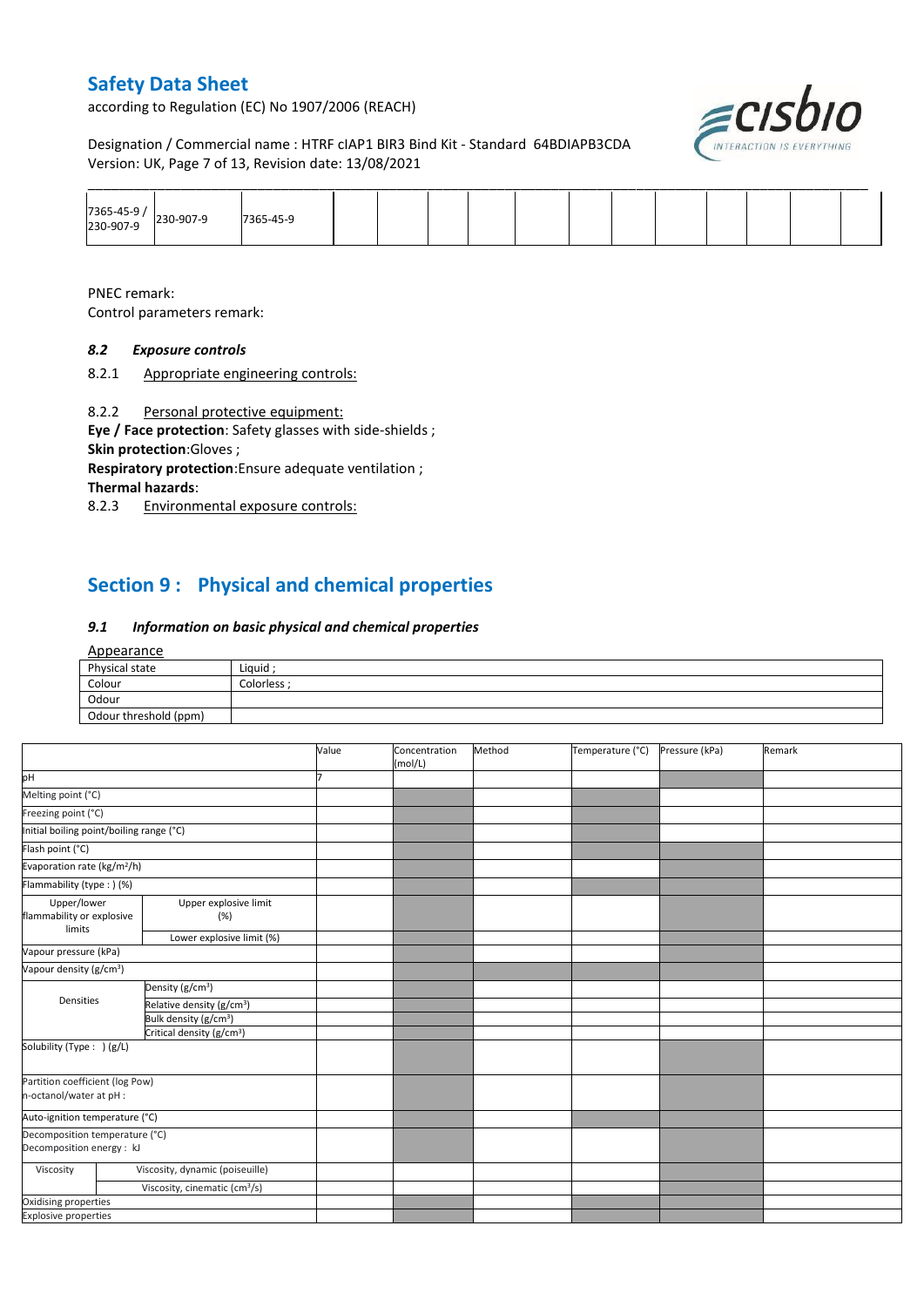according to Regulation (EC) No 1907/2006 (REACH)

Designation / Commercial name : HTRF cIAP1 BIR3 Bind Kit - Standard 64BDIAPB3CDA Version: UK, Page 8 of 13, Revision date: 13/08/2021



#### *9.2 Other information:*

No other relevant data available

## **Section 10 : Stability and reactivity**

*10.1 Reactivity* This material is considered to be non-reactive under normal use conditions. ;

\_\_\_\_\_\_\_\_\_\_\_\_\_\_\_\_\_\_\_\_\_\_\_\_\_\_\_\_\_\_\_\_\_\_\_\_\_\_\_\_\_\_\_\_\_\_\_\_\_\_\_\_\_\_\_\_\_\_\_\_\_\_\_\_\_\_\_\_\_\_\_\_\_\_\_\_\_\_\_\_\_\_\_\_\_\_\_\_\_\_\_\_\_\_\_\_\_\_\_\_\_

- *10.2 Chemical stability*
- *10.3 Possibility of hazardous reactions*
- *10.4 Conditions to avoid:*
- *10.5 Incompatible materials:*
- *10.6 Hazardous decomposition products:*

Does not decompose when used for intended uses. ;

### **Section 11 : Toxicological information**

Toxicokinetics, metabolism and distribution

#### *11.1 Information on toxicological effects*

**Substances** 

**Acute toxicity**

Animal data: Acute oral toxicity:

Acute dermal toxicity:

Acute inhalative toxicity:

Practical experience / human evidence: Assessment / Classification: General Remark:

**•** Skin corrosion/irritation

Animal data:

In-vitro skin test method: In-vitro skin test result: Assessment / Classification:

**Eye damage/irritation**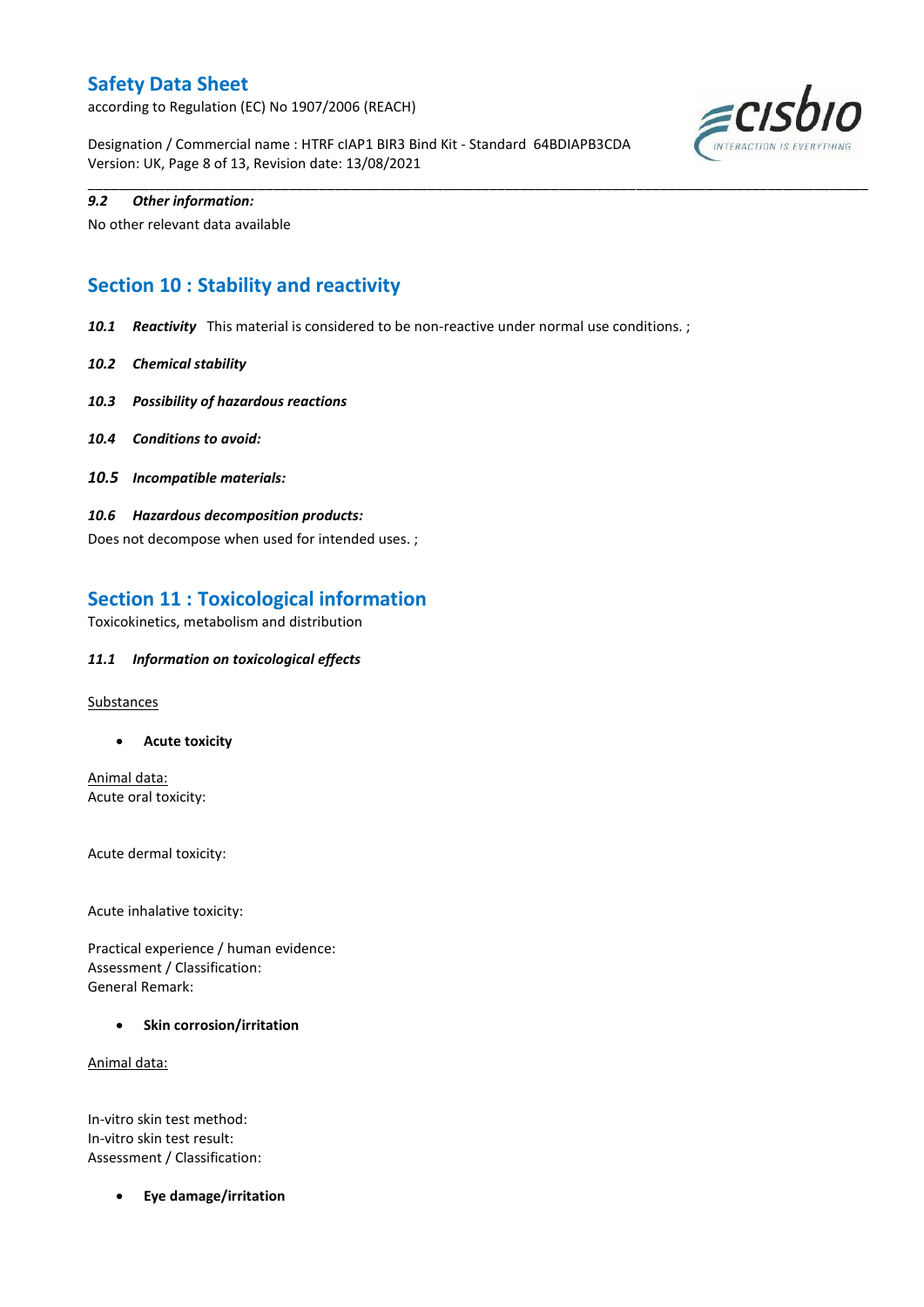according to Regulation (EC) No 1907/2006 (REACH)

Designation / Commercial name : HTRF cIAP1 BIR3 Bind Kit - Standard 64BDIAPB3CDA Version: UK, Page 9 of 13, Revision date: 13/08/2021

\_\_\_\_\_\_\_\_\_\_\_\_\_\_\_\_\_\_\_\_\_\_\_\_\_\_\_\_\_\_\_\_\_\_\_\_\_\_\_\_\_\_\_\_\_\_\_\_\_\_\_\_\_\_\_\_\_\_\_\_\_\_\_\_\_\_\_\_\_\_\_\_\_\_\_\_\_\_\_\_\_\_\_\_\_\_\_\_\_\_\_\_\_\_\_\_\_\_\_\_\_



#### Animal data:

In vitro eye test method: In vitro eye test result: Assessment / Classification:

- **CMR effects (carcinogenity, mutagenicity and toxicity for reproduction)**
	- o Germ cell mutagenicity:

Animal data:

Assessment / Classification:

o Carcinogenicity

Practical experience / human evidence: Animal data:

Other information: Assessment / Classification:

o Reproductive toxicity

Practical experience / human evidence: Animal data:

Other information: Assessment / Classification:

Overall assessment on CMR properties:

 **Specific target organ toxicity (single exposure)** o STOT SE 1 and 2

Animal data:

Other information:

o STOT SE 3

Practical experience / human evidence:

Other information: Assessment / Classification:

#### **Specific target organ toxicity (repeated exposure)**

Practical experience / human evidence: Animal data:

Assessment / Classification: Other information

**Aspiration hazard**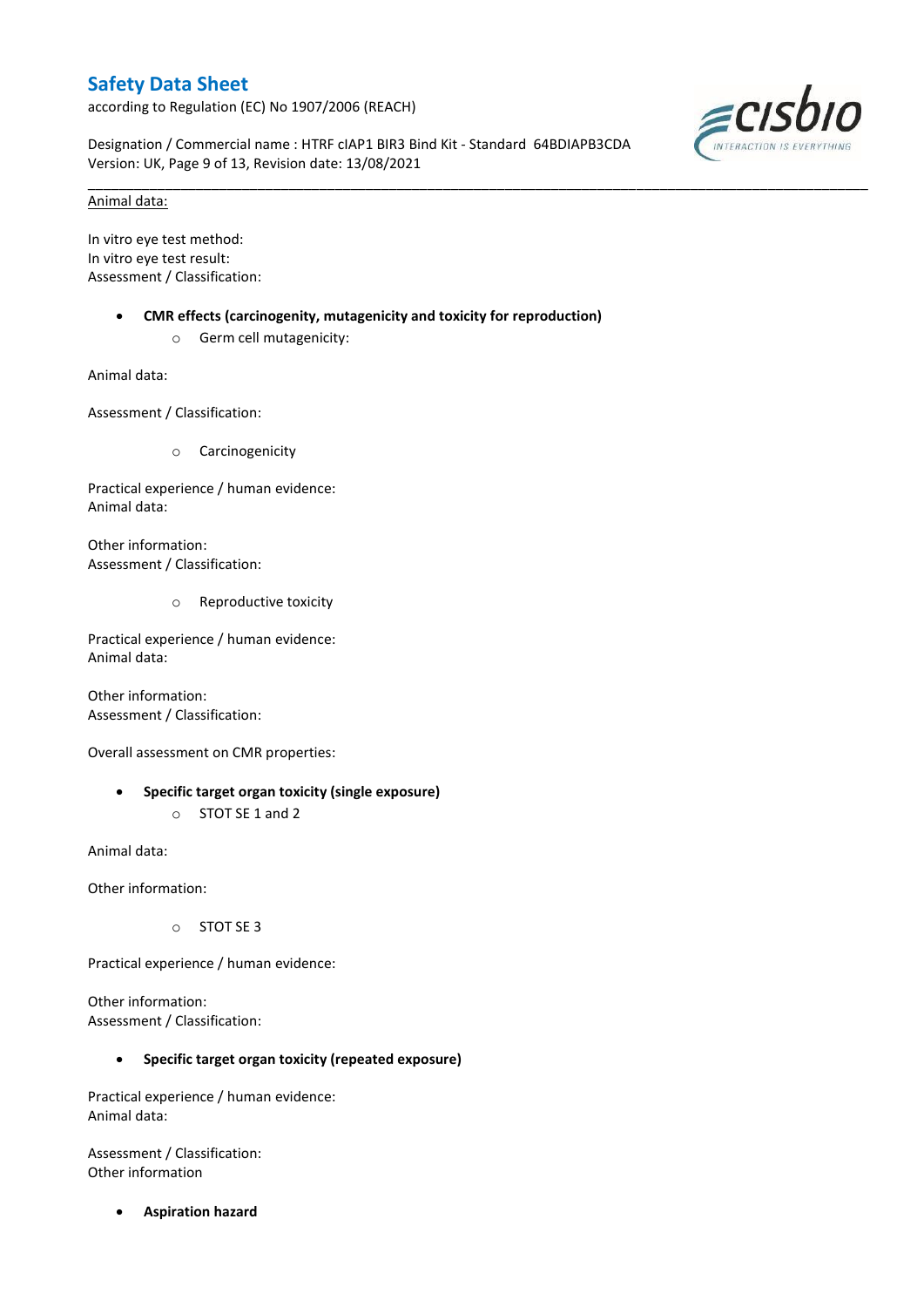according to Regulation (EC) No 1907/2006 (REACH)

Designation / Commercial name : HTRF cIAP1 BIR3 Bind Kit - Standard 64BDIAPB3CDA Version: UK, Page 10 of 13, Revision date: 13/08/2021



Practical experience / human evidence: Experimental data: viscosity data: see SECTION 9. Assessment / Classification: Remark:

11.1.1 Mixtures No toxicological information is available for the mixture itself

## **Section 12 : Ecological information**

In case that test data regarding one endpoint/differentiation exist for the mixture itself, the classification is carried out according to the substance criteria (excluding biodegradation and bioaccumulation). If no test data exist, the criteria for mixture classification has to be used (calculation method) in this case the toxicological data of the ingredients are shown.

\_\_\_\_\_\_\_\_\_\_\_\_\_\_\_\_\_\_\_\_\_\_\_\_\_\_\_\_\_\_\_\_\_\_\_\_\_\_\_\_\_\_\_\_\_\_\_\_\_\_\_\_\_\_\_\_\_\_\_\_\_\_\_\_\_\_\_\_\_\_\_\_\_\_\_\_\_\_\_\_\_\_\_\_\_\_\_\_\_\_\_\_\_\_\_\_\_\_\_\_\_

#### *12.1 Aquatic toxicity:*

Acute (short-term) fish toxicity

Chronic (long-term) fish toxicity

Acute (short-term) toxicity to crustacea

Chronic (long-term) toxicity to crustacea

Acute (short-term) toxicity to algae and cyanobacteria

Toxicity to microorganisms and other aquatic plants / organisms

Assessment / Classification:

#### *12.2 Persistence and degradability*

Biodegradation:

Abiotic Degradation:

Assessment / Classification:

#### *12.3 Bioaccumulative potential*

Bioconcentration factor (BCF):

#### *12.4 Mobility in soil*

#### *12.5 Results of PBT and vPvB assessment*

*12.6 Other adverse effects:*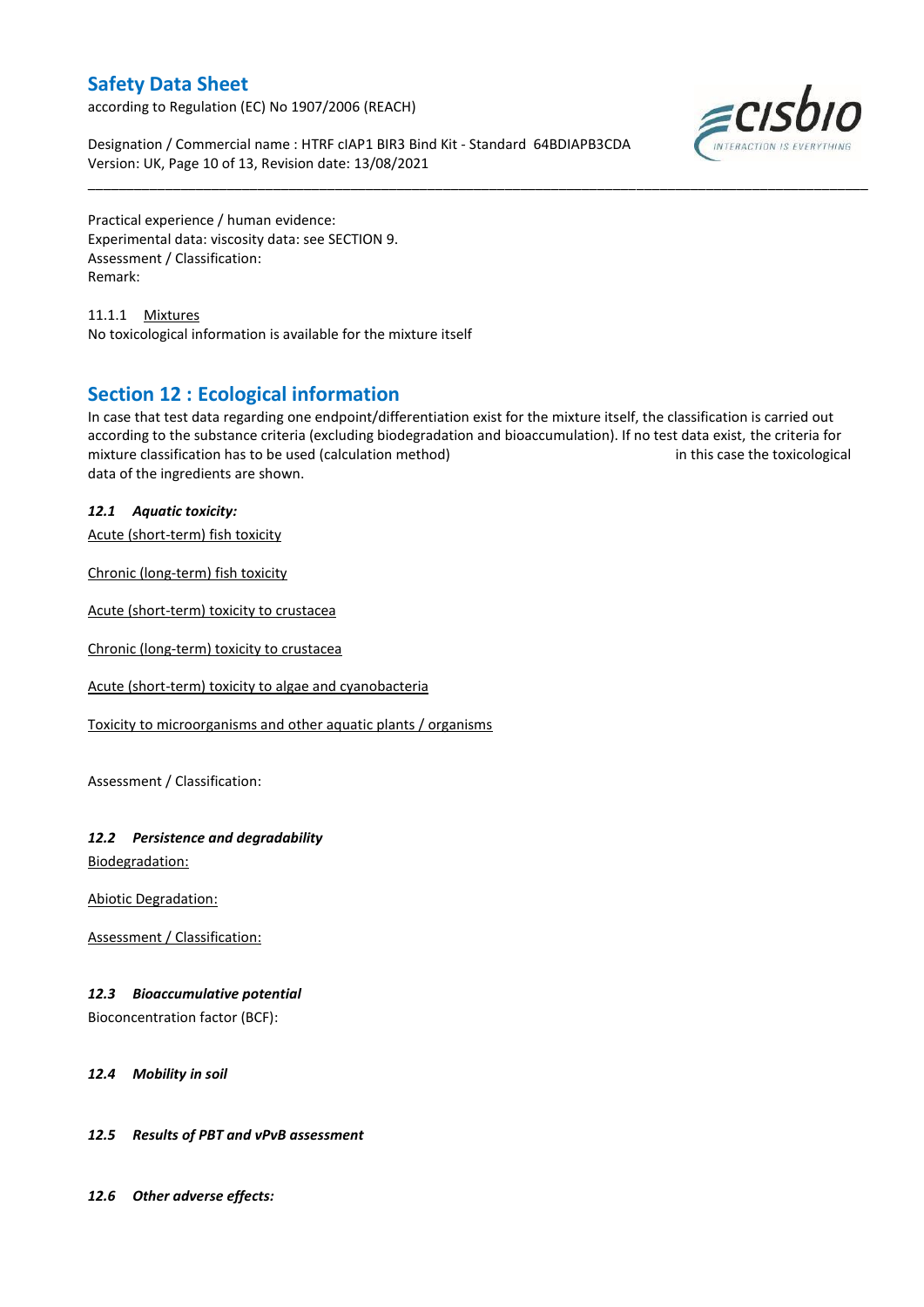according to Regulation (EC) No 1907/2006 (REACH)

Designation / Commercial name : HTRF cIAP1 BIR3 Bind Kit - Standard 64BDIAPB3CDA Version: UK, Page 11 of 13, Revision date: 13/08/2021



Additional ecotoxicological information:

## **Section 13 : Disposal considerations**

#### *13.1 Waste treatment methods*

Waste treatment options: Dispose of waste according to applicable legislation.;

## **Section 14 : Transport information**

ADR/RID/AND/IMDG/IATA

| UN No.                     |  |
|----------------------------|--|
| UN Proper shipping name    |  |
| Transport hazard class(es) |  |
| Hazard label(s)            |  |
|                            |  |
| Packing group              |  |

\_\_\_\_\_\_\_\_\_\_\_\_\_\_\_\_\_\_\_\_\_\_\_\_\_\_\_\_\_\_\_\_\_\_\_\_\_\_\_\_\_\_\_\_\_\_\_\_\_\_\_\_\_\_\_\_\_\_\_\_\_\_\_\_\_\_\_\_\_\_\_\_\_\_\_\_\_\_\_\_\_\_\_\_\_\_\_\_\_\_\_\_\_\_\_\_\_\_\_\_\_

#### *Transport in bulk according to Annex II of MARPOL 73/78 and the IBC Code*

| Land transport (ADR/RID)                                             |                                               |
|----------------------------------------------------------------------|-----------------------------------------------|
| Classification code ADR:                                             | Special Provisions for ADR/RID:               |
| Limited quantities for ADR/RID:                                      | <b>Excepted Quantities for ADR/RID:</b>       |
| Packing Instructions for ADR/RID:                                    | Special packing provisions for ADR/RID:       |
| Mixed packing provisions:                                            |                                               |
| Portable tanks and bulk containers Instructions:                     |                                               |
| Portable tanks and bulk containers Special Provisions:               |                                               |
| <b>ADR Tank Code:</b>                                                | ADR Tank special provisions:                  |
| Vehicle for tank carriage:                                           |                                               |
| Special provisions for carriage Packages:                            |                                               |
| Special provisions for carriage Bulk:                                |                                               |
| Special provisions for carriage for loading, unloading and handling: |                                               |
| Special Provisions for carriage Operation:                           |                                               |
| Hazard identification No:                                            | Transport category (Tunnel restriction code): |
|                                                                      |                                               |
| Sea transport (IMDG)                                                 |                                               |
| Marine Pollutant:                                                    | Subsidiary risk(s) for IMDG:                  |
| Packing provisions for IMDG:                                         | Limited quantities for IMDG:                  |
| Packing instructions for IMDG:                                       | <b>IBC</b> Instructions:                      |
| <b>IBC Provisions:</b>                                               | <b>IMO</b> tank instructions:                 |
| UN tank instructions:                                                | Tanks and bulk Provisions:                    |
| EmS:                                                                 | Stowage and segregation for IMDG:             |
| Properties and observations:                                         |                                               |
|                                                                      |                                               |
| Inland waterway transport (ADN)                                      |                                               |
| <b>Classification Code ADN:</b>                                      | <b>Special Provisions ADN:</b>                |
| Limited quantities ADN:                                              | <b>Excepted quantities ADN:</b>               |
| Carriage permitted:                                                  | Equipment required:                           |
| Provisions concerning loading and unloading:                         | Provisions concerning carriage:               |
| Number of blue cones/lights:                                         | Remark:                                       |
|                                                                      |                                               |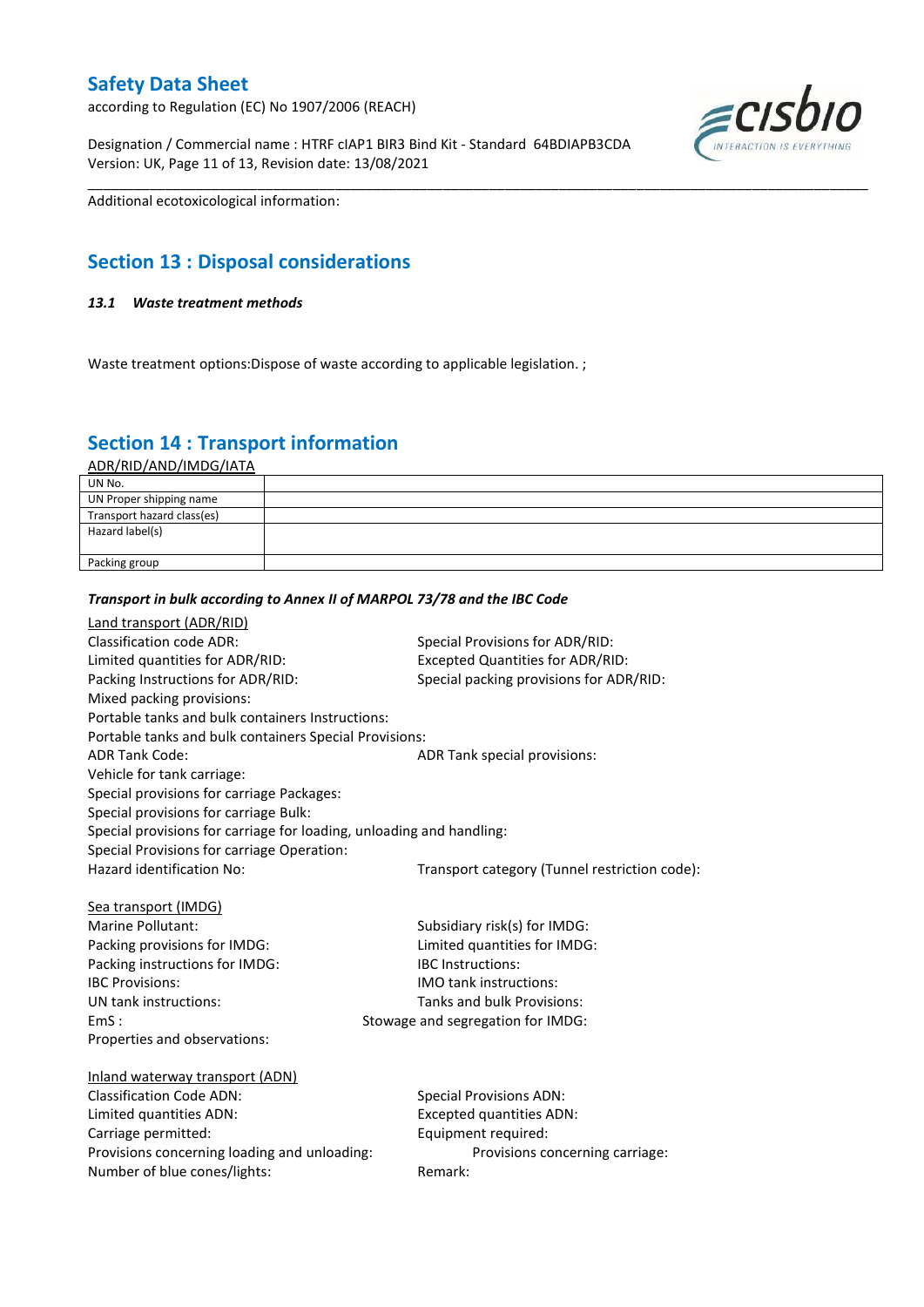according to Regulation (EC) No 1907/2006 (REACH)

Designation / Commercial name : HTRF cIAP1 BIR3 Bind Kit - Standard 64BDIAPB3CDA Version: UK, Page 12 of 13, Revision date: 13/08/2021



Air transport (ICAO-TI / IATA-DGR) Subsidiary risk for IATA: Excepted quantity for IATA: Passenger and Cargo Aircraft Limited Quantities Packing Instructions: Passenger and Cargo Aircraft Limited Quantities Maximal Net Quantity : Passenger and Cargo Aircraft Packaging Instructions : Passenger and Cargo Aircraft Maximal Net Quantity : Cargo Aircraft only Packaging Instructions : Cargo Aircraft only Maximal Net Quantity : ERG code: Special Provisions for IATA:

\_\_\_\_\_\_\_\_\_\_\_\_\_\_\_\_\_\_\_\_\_\_\_\_\_\_\_\_\_\_\_\_\_\_\_\_\_\_\_\_\_\_\_\_\_\_\_\_\_\_\_\_\_\_\_\_\_\_\_\_\_\_\_\_\_\_\_\_\_\_\_\_\_\_\_\_\_\_\_\_\_\_\_\_\_\_\_\_\_\_\_\_\_\_\_\_\_\_\_\_\_

## **Section 15 : Regulatory information**

#### *15.1 Safety, health and environmental regulations/legislation specific for the substance or mixture*

EU regulations

Authorisations and/or restrictions on use:

Authorisations: Restrictions on use: SVHC :

- Other EU regulations:
- Directive 2010/75/EC on industrial emissions

Not relevant

National regulations

#### *15.2 Chemical Safety Assessment:*

For this mixture, no chemical safety assessment has been carried out

## **Section 16 : Other information**

*16.1 Indication of changes*

Date of the previous version: Modifications:

*16.2 Other informations*

*16.3 Classification for mixtures and used evaluation method according to regulation (EC) 1207/2008 [CLP]:* See SECTION 2.1 (classification).

*16.4 Relevant R-, H- and EUH-phrases (number and full text):*